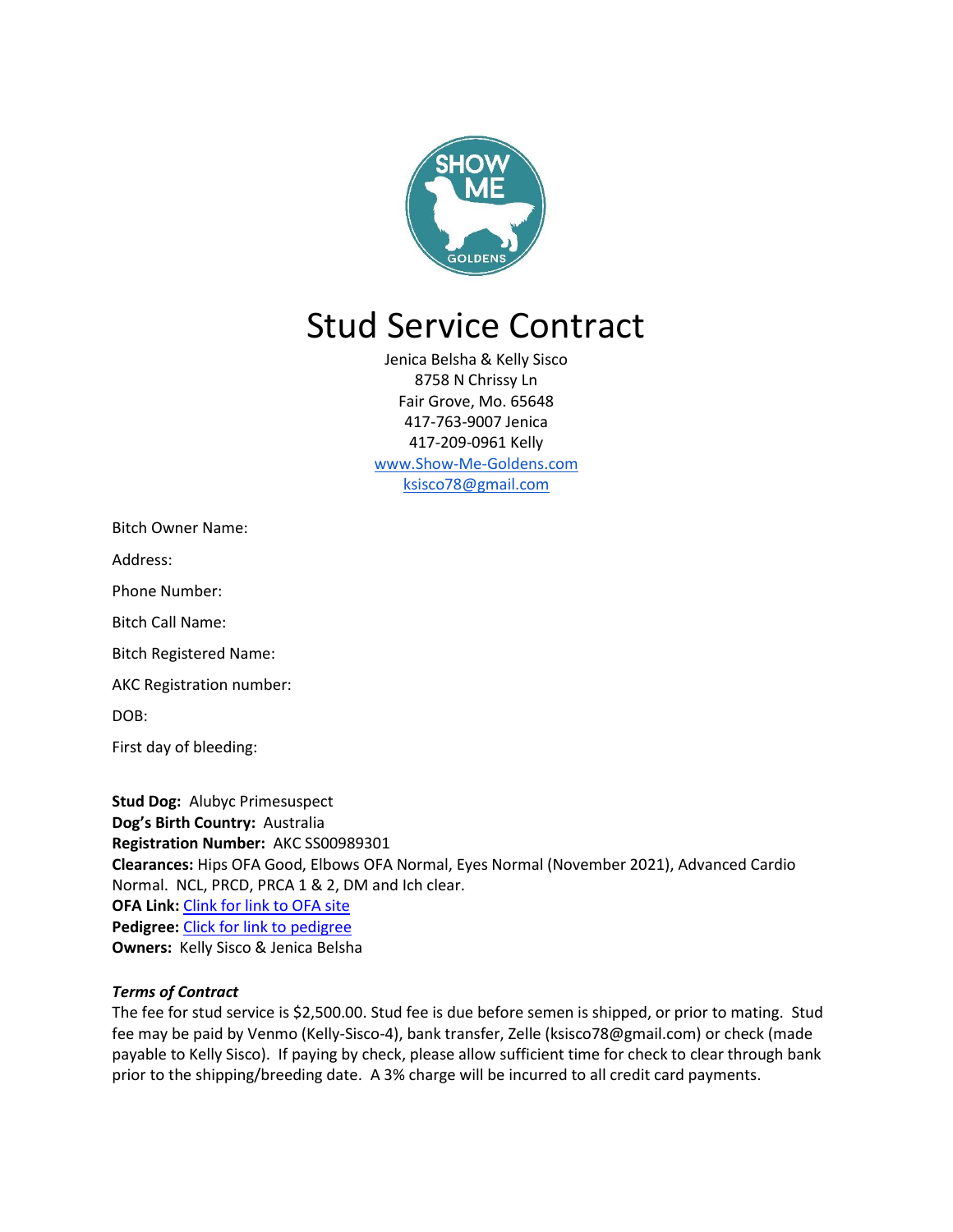### *Bitch owner agrees to*

*For Bitches coming to SMG location for breeding:*

- Supply food for female
- Supply vaccination record
- Supply current negative Brucellosis test (within 6 months of breeding)
- Pay for any progesterone testing that is needed to the vet clinic doing the testing, Owner will be contacted for permission before any testing is done and Owner will contact vet clinic to make prompt payment.
- Pay \$10 per day for board.
- Send female in good health, free of intestinal/external parasites including, but not limited to, fleas, ticks, worms.
- Notify SMG when female is confirmed either pregnant or not, within 68 days of mating.
- Keep the female properly confined following the breeding to ensure no other dog could mate her accidentally before mating season is finished.
- That no puppies resulting from the above stud service may be sold to pet shops, puppy franchises, dealers, raffled or supplied as give away prizes or similar projects. The penalty for the breach of above is \$3,000.00 per animal involved, payable upon demand.
- Not post litter photos or litter advertisements to the Show Me Goldens Facebook page.
- Obtain permission prior to using any images belonging to SMG for any purposes.
- Bitch owner guarantees that female is crate trained and potty trained. Since our dogs live in our house, and the bitch will be in our house the entire time they are in our care, this is nonnegotiable.

### *For shipped semen:*

- **Shipping is \$350.00 (cooled semen).** The shipping box DOES NOT need to be returned. This fee must be paid prior to shipment. The shipment includes one vial of semen suitable for one breeding. **We are happy to do multiple shipments if you wish; they are \$350 each.**
- Notify SMG when female is confirmed either pregnant or not, within 68 days of mating.
- Keep the female properly confined following the breeding to ensure no other dog could mate her accidentally before mating season is finished.
- Pay for all fees incurred for the collection, processing and shipping of semen by SMG. A 48 hour notice is needed to ship semen.
- Not post litter photos or litter advertisements to the Show Me Goldens Facebook page.
- Obtain permission prior to using any images belonging to SMG for any purposes.
- That no puppies resulting from the above stud service may be sold to pet shops, puppy franchises, dealers, raffled or supplied as give away prizes or similar projects. The penalty for the breach of above is \$3,000.00 per animal involved, payable upon demand.

Further, the bitch owner attests that bitch is healthy, of sound and stable temperament, is of breeding quality and has completed and passed clearances to include hip, elbow, eye and heart. Bitch owner agrees that puppies sold will be placed with limited registration only. Puppies kept by bitch owner and registered in bitch owner's name(s) solely may be kept with full registration. The penalty for the breach of above is \$3,000.00 per animal involved, payable upon demand.

## **SMG agrees to:**

• Take all reasonable care to provide a safe environment for females coming to breed, but is not responsible for accidents or injury to females that are incurred because female will not stay in